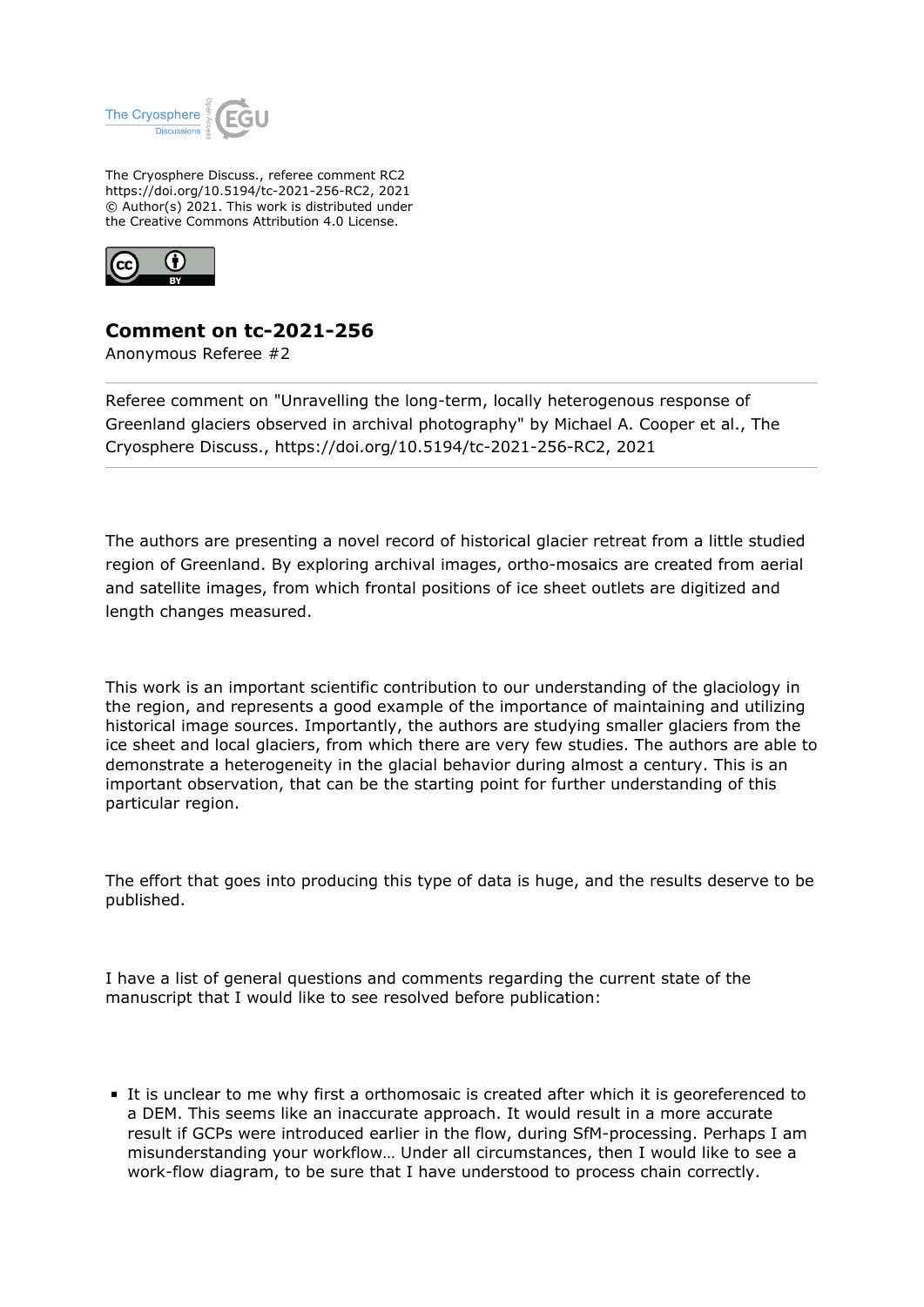Since you are not producing a DEM, then why are you not using an image source as master for the GCPs? It seems like an inaccurate approach for rectification of an image.

Why are you producing a 1985 ortho with with GCPs from ArcticDEM, when an ortho already exists with GCPs from in-situ measured points? You are also referenceing the correct paper, Korsgaard et al. 2016, from which the ortho and DEM was published. You mention 58 images used in the text but only 30 in the table. You also mention GCPs from SDFE associated with the images - are these the ones you have used?

There is no information provided on how you reach the 2D and 3D errors in table1. From the way I understand your processing, I don't see how you can have a 3D error, when you state that: "For geolocalisation of the orthomosaic….. the ArcticDEM model was used. If you have a georeferenced 3D product (DEM) than it would be very nice to see it included in the manuscript.

I would like some more information on the SMB model and specifically the area of the model the results that you are showing here represents. Since it is shown as a point/line graph does it represent the combined glacier area studied or a point in the region? Would be interesting to see the SMB plotted on a map.

It appears that very few of the glaciers studied have data from the 1930s. Table 2 shows only 7, while fig 3 shows 18. How come have you chosen not to focus only on the glaciers that have the long record. I agree that adding more glaciers gives the